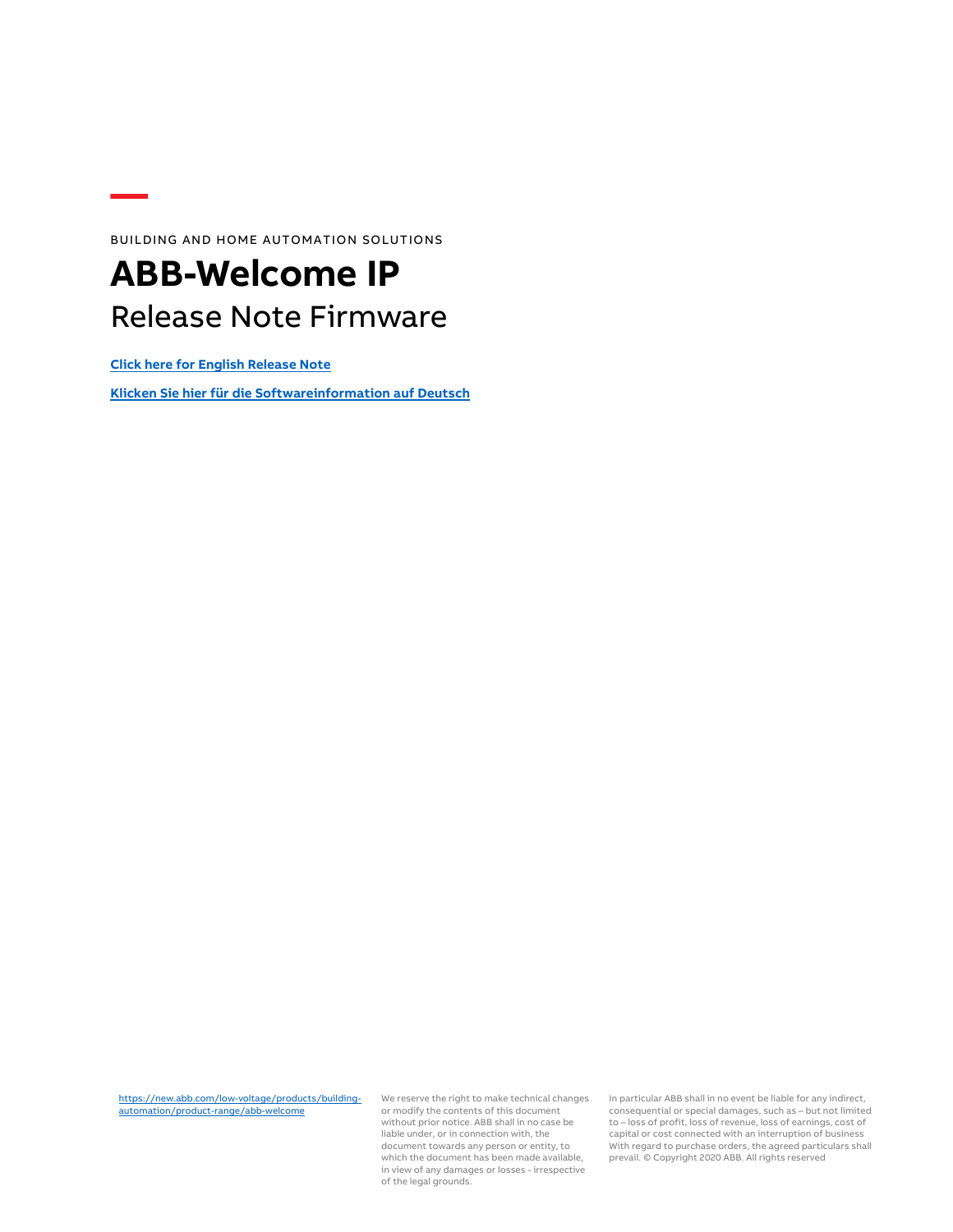### BUILDING AND HOME AUTOMATION SOLUTIONS

## <span id="page-1-0"></span>**ABB-Welcome IP** Release Note Firmware

| Product name | IP touch 10" with TPM --- HGI17-CS (View Website) |  |  |
|--------------|---------------------------------------------------|--|--|
| Product type | H8327 (IP touch 10")                              |  |  |
| Order code   | 2TMA130050W0054                                   |  |  |
|              | 2TMA130050B0054                                   |  |  |
|              | 2TMA130050W0055                                   |  |  |
|              | 2TMA130050B0055                                   |  |  |
|              | 2TMA130050W0058                                   |  |  |
|              | 2TMA130050B0058                                   |  |  |
|              | 2TMA130050W0060                                   |  |  |
|              | 2TMA130050B0060                                   |  |  |
|              | 2TMA130051W0004                                   |  |  |
|              | 2TMA130051B0002                                   |  |  |
|              | 2TMA130051W0003                                   |  |  |
|              | 2TMA130051B0003                                   |  |  |
|              |                                                   |  |  |

Latest change Firmware Update, November 2021

Current Status:

| Product<br>Type | <b>Order Code</b>                                                                                                                                                                                                                | Website | <b>Firmware</b> |
|-----------------|----------------------------------------------------------------------------------------------------------------------------------------------------------------------------------------------------------------------------------|---------|-----------------|
| H8327           | 2TMA130050W0054<br>2TMA130050B0054<br>2TMA130050W0055<br>2TMA130050B0055<br>2TMA130050W0058<br>2TMA130050B0058<br>2TMA130050W0060<br>2TMA130050B0060<br>2TMA130051W0004<br>2TMA130051B0002<br>2TMA130051W0003<br>2TMA130051B0003 | Link    | Firmware: 2.18  |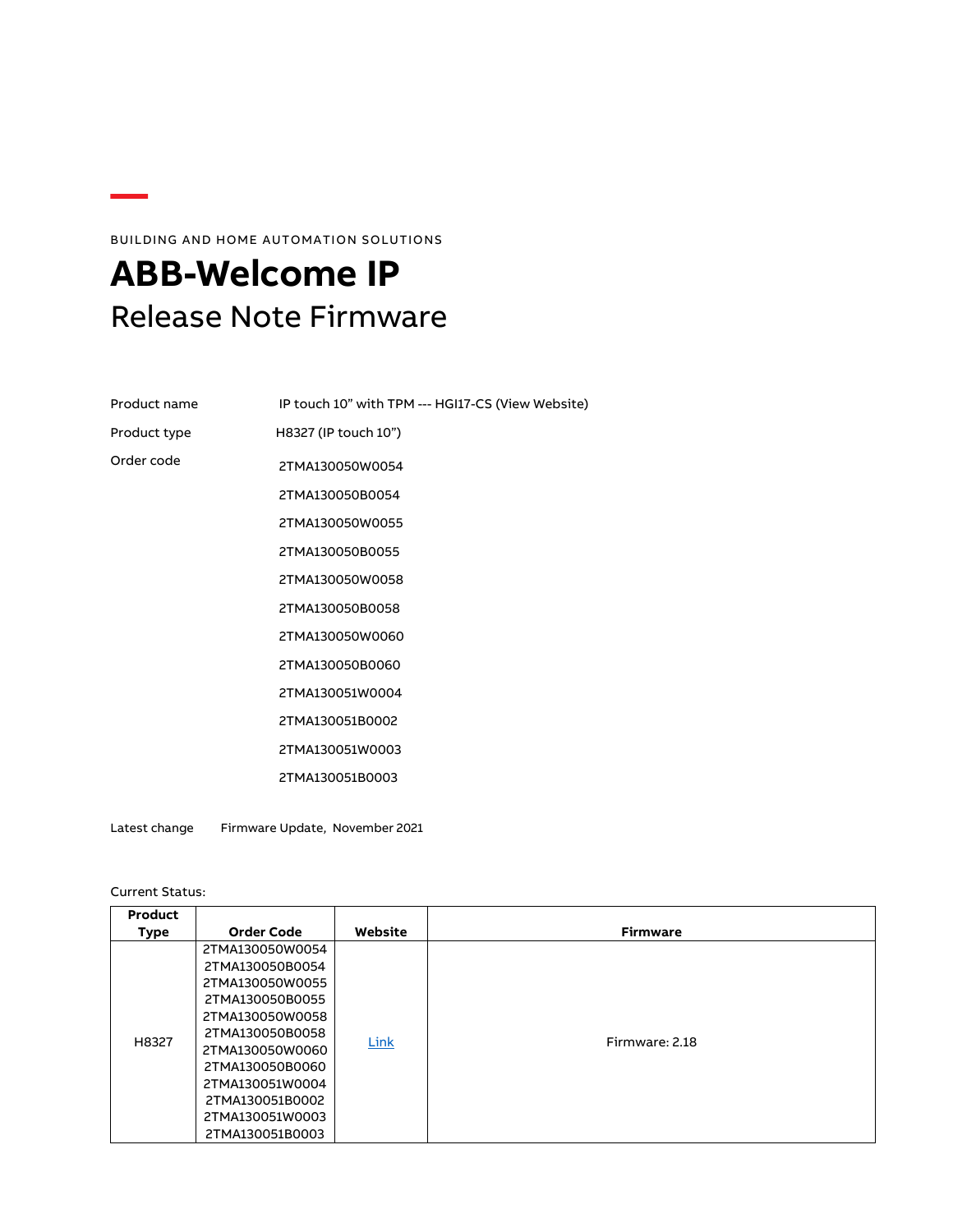#### NOTE:

We recommend ensuring that devices are always installed and operating using the latest firmware and software versions. Claims for defects or damages due to the use of software or firmware versions that have not been kept up to date will not be accepted.

#### FIRMWARE

| <b>Product Type</b> | <b>Version</b>    | <b>Release Date</b>     | <b>Updates and Release Notes</b>                                                                                                                                                                                                                                                                                                                                                                          |
|---------------------|-------------------|-------------------------|-----------------------------------------------------------------------------------------------------------------------------------------------------------------------------------------------------------------------------------------------------------------------------------------------------------------------------------------------------------------------------------------------------------|
| H8327               | V2.18             | November<br>2021        | The HomeConnect devices connected in free@home<br>$\bullet$<br>can now displayed in the panel.<br>Activation of the internal RTC temperature sensor of<br>$\bullet$<br>the panel for the free@home system. The room<br>temperature can now be integrated into free@home<br>and used for other functions.<br>Improved free@home integration.<br>$\bullet$<br>Various translation improvements<br>$\bullet$ |
| H8327               | V <sub>2.10</sub> | <b>December</b><br>2020 | Added KNXnet/IP Secure feature, which is the secure<br>alternative of KNXnet/IP feature.<br>Various improvements                                                                                                                                                                                                                                                                                          |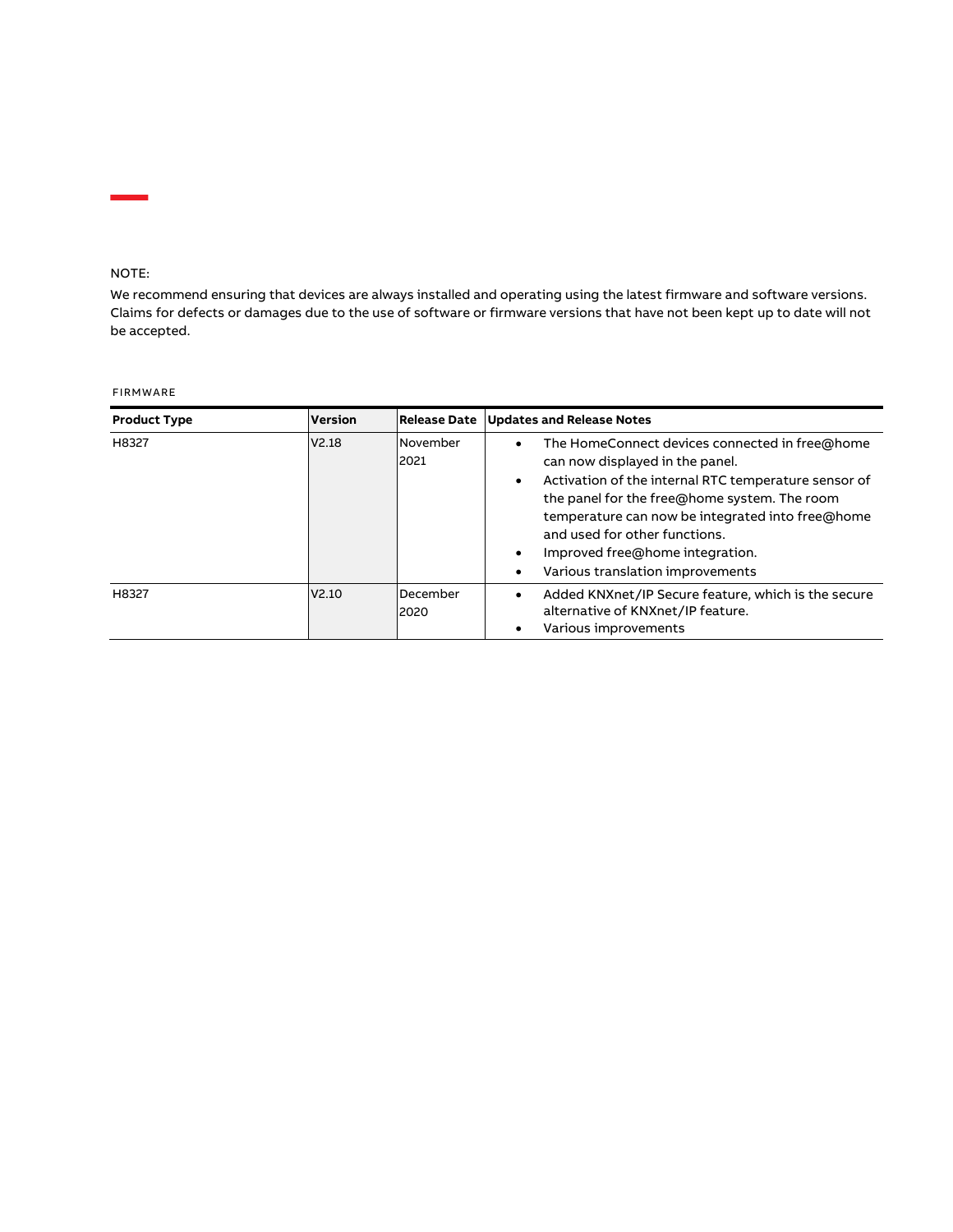HAUS- UND GEBÄUDEAUTOMATION

# <span id="page-3-0"></span>**ABB-Welcome IP** Freigabemitteilung Firmware

| Produktname             | IP touch 10" with TPM --- HGI17-CS (View Website) |  |
|-------------------------|---------------------------------------------------|--|
| Produkttyp              | H8327                                             |  |
| Bestellnummer           | 2TMA130050W0054                                   |  |
|                         | 2TMA130050B0054                                   |  |
|                         | 2TMA130050W0055                                   |  |
|                         | 2TMA130050B0055                                   |  |
|                         | 2TMA130050W0058                                   |  |
|                         | 2TMA130050B0058                                   |  |
|                         | 2TMA130050W0060                                   |  |
|                         | 2TMA130050B0060                                   |  |
|                         | 2TMA130051W0004                                   |  |
|                         | 2TMA130051B0002                                   |  |
|                         | 2TMA130051W0003                                   |  |
|                         | 2TMA130051B0003                                   |  |
|                         |                                                   |  |
| <b>Aktuelle Version</b> | Firmware Update, November 2021                    |  |

Aktueller Status:

| Produkttyp | <b>Bestellnummer</b>                                                                                                                                                                       | Webseite | <b>Firmware</b> |
|------------|--------------------------------------------------------------------------------------------------------------------------------------------------------------------------------------------|----------|-----------------|
| H8327      | 2TMA130050W0054<br>2TMA130050B0054<br>2TMA130050W0055<br>2TMA130050B0055<br>2TMA130050W0058<br>2TMA130050B0058<br>2TMA130050W0060<br>2TMA130050B0060<br>2TMA130051W0004<br>2TMA130051B0002 | Link     | Firmware: 2.18  |
|            | 2TMA130051W0003<br>2TMA130051B0003                                                                                                                                                         |          |                 |